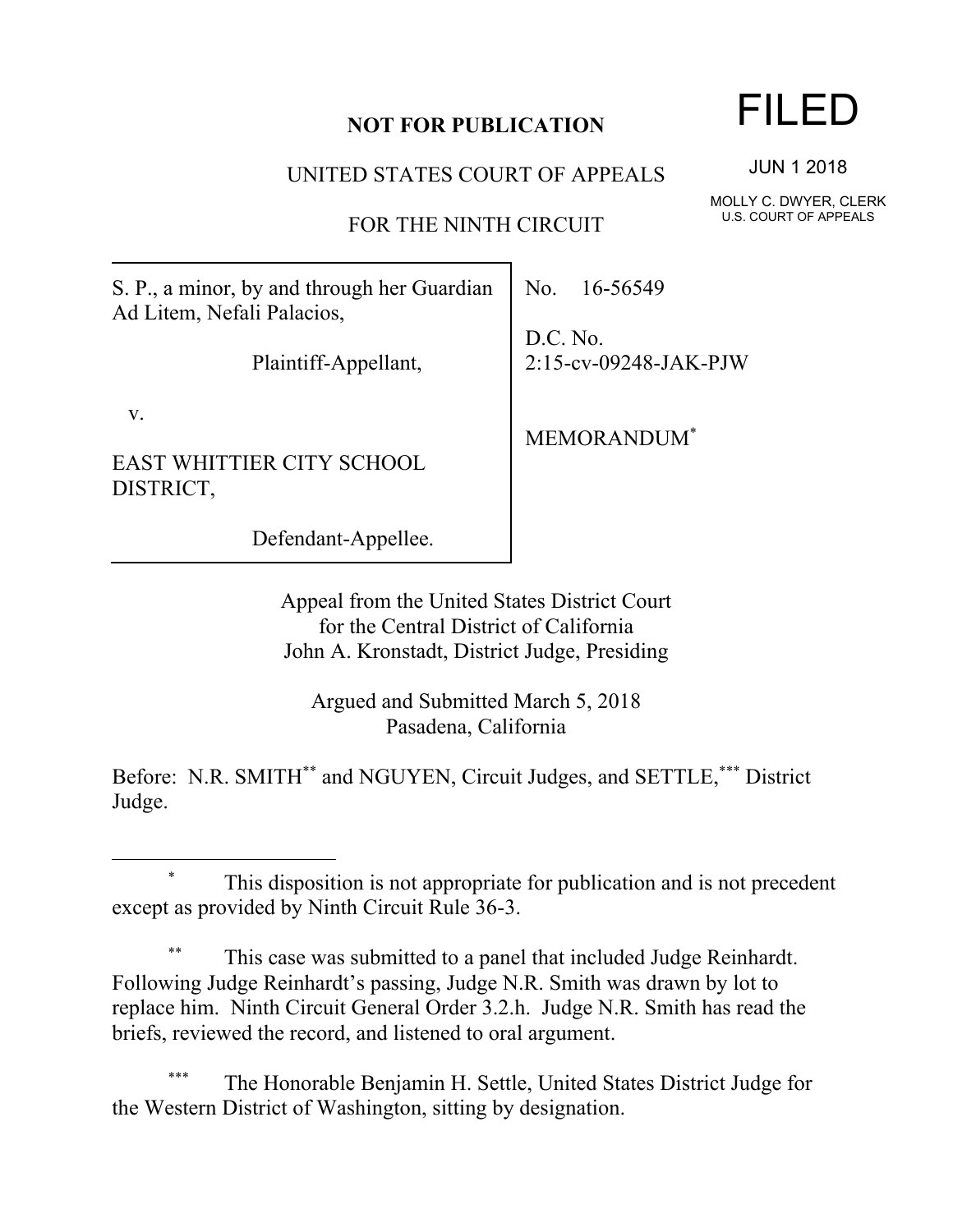S.P., a minor, appeals, through her mother Nefali Palacios, the district court's denial of her request to vacate an Administrative Law Judge ("ALJ") decision finding that the East Whittier City School District ("the District") did not violate her rights under the Individuals with Disabilities Education Act ("IDEA"), 20 U.S.C. § 1400 *et seq*. "We review *de novo* the district court's decision that the school district complied with the IDEA." *K.D. v. Dep't of Educ.*, 665 F.3d 1110, 1117 (9th Cir. 2011). First, we ask if "the State complied with the procedures" set out in the IDEA. *Bd. of Educ. v. Rowley*, 458 U.S. 176, 206 (1982). Second, we ask if the State has met the substantive requirements of providing the student with a free appropriate public education ("FAPE"). *See id.* at 206—207. We reverse and remand for further proceedings.

1. The IDEA requires that a student's Individualized Education Plan ("IEP") "determine whether a child is a child with a disability" and "determine the educational needs of such child." 20 U.S.C.  $\S$  1414(a)(1)(C)(i). The District violated the IDEA by tying S.P.'s eligibility for special education services to only her speech and language disorder and not also to her hearing impairment. The District classified S.P. as a student eligible for special education services because of "[h]earing loss which results in a language or speech disorder and significantly affects educational performance." California Education Code § 56333(e).It went on to conclude that **S.P.** did not meet the eligibility requirement for hearing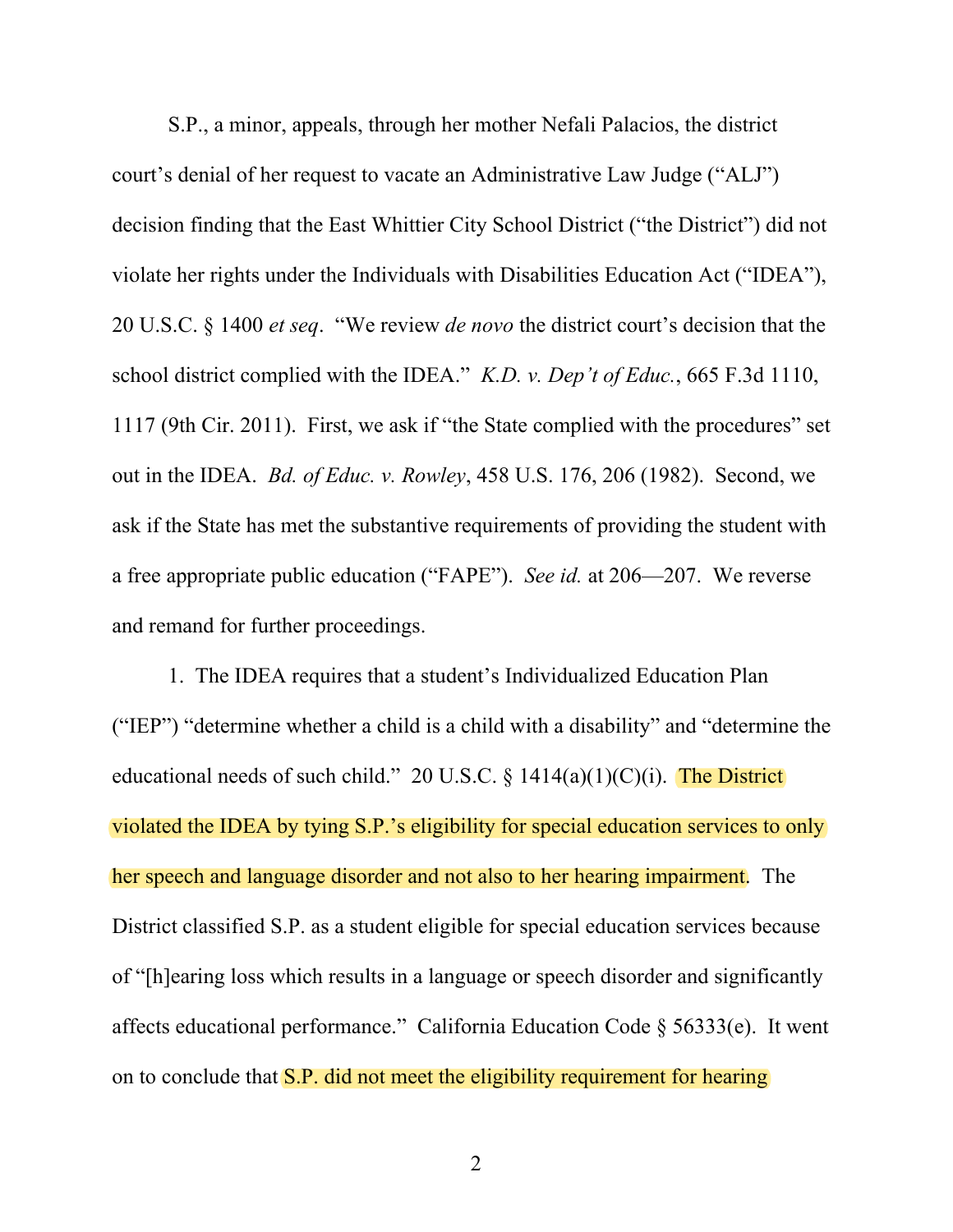impairment because the District's evaluations "did not identify that S.P.['s] permanent hearing loss impairs her ability to process information through her hearing aids." But this is the federal definition of deafness, *not* hearing impairment. *See* 34 C.F.R. § 300.8(c)(3) ("Deafness means a hearing impairment that is so severe that the child is impaired in processing linguistic information through hearing, with or without amplification, that adversely affects a child's educational performance."). To be classified as having a hearing impairment disability, a child need only have "an impairment in hearing, whether permanent or fluctuating, that adversely affects a child's educational performance." *Id.* §  $300.8(c)(5)$ . Because, per the District's own evaluations, S.P.'s "[h]earing loss ... results in a language or speech disorder and significantly affects [her] educational performance," Cal. Educ. Code  $\S$  56333(e), S.P. is also a child with a disability due to hearing impairment under federal law. *See* 34 C.F.R. § 300.8(c)(5).

The district court found that any possible classification error would have been harmless because the District otherwise provided S.P. with a FAPE. While it is true that "[t]he IDEA concerns itself not with labels, but with whether a student is receiving a [FAPE]," *see E.M. ex rel. E.M. v. Pajaro Valley Unified Sch. Dist.*, 758 F.3d 1162, 1173 (9th Cir. 2014) (quoting *Heather S. v. Wisconsin*, 125 F.3d 1045, 1055 (7th Cir. 1997)), the classification error was not harmless. "[I]n the case of a child who is deaf or hard of hearing," the IEP team must "consider the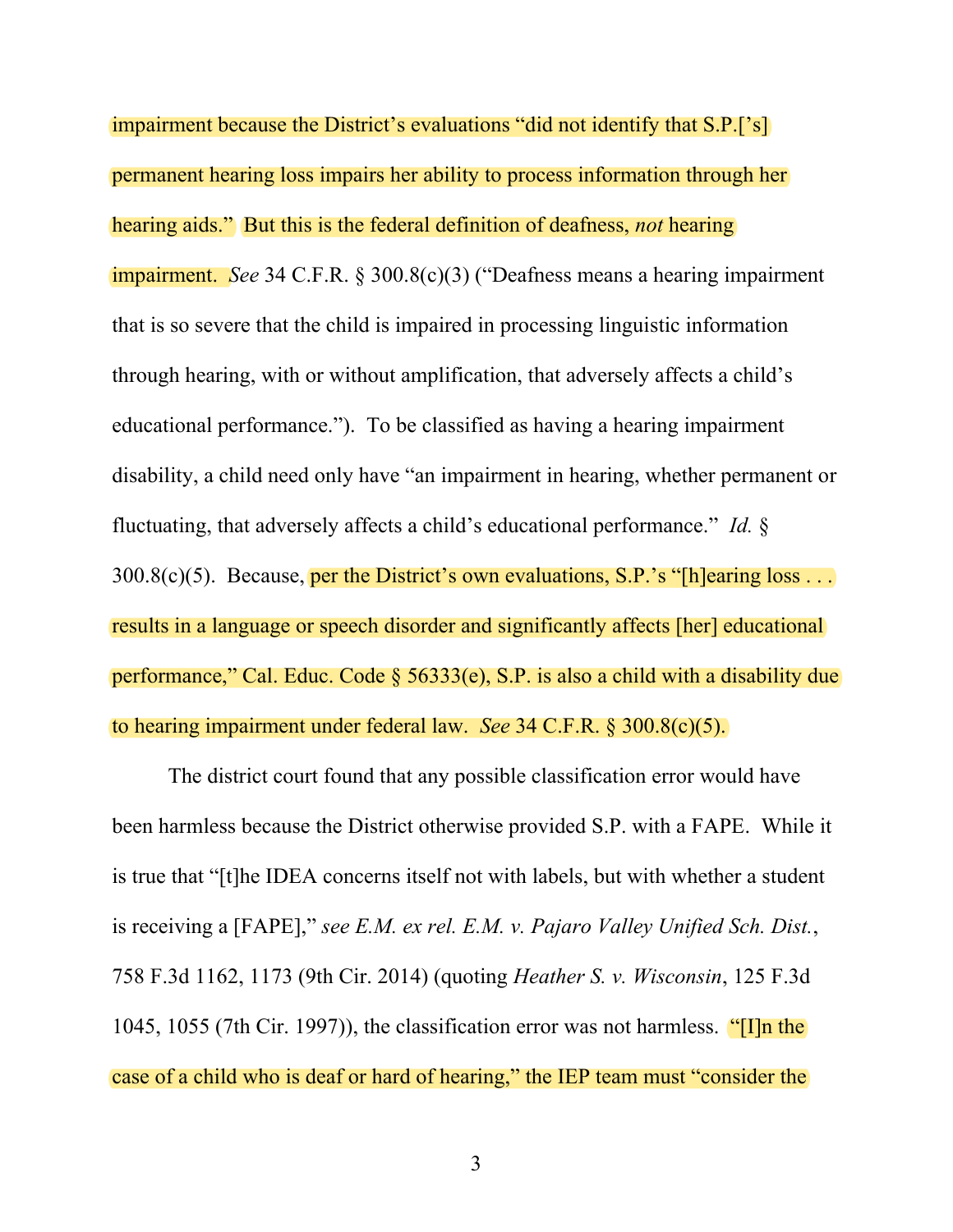child's language and communication needs, opportunities for direct communications with peers and professional personnel in the child's language and communication mode, academic level, and full range of needs." 20 U.S.C. §  $1414(d)(3)(B)(iv)$ . Having improperly determined that S.P. does not have a hearing impairment disability, the District considered only goals and programs that would address S.P.'s speech and language delay. "[W]ithout evaluative information" regarding S.P.'s hearing impairment, "it was not possible for the IEP team to develop a plan reasonably calculated to provide [her] with a meaningful educational benefit." *N.B. v. Hellgate Elementary Sch. Dist.*, 541 F.3d 1202, 1210 (9th Cir. 2008).

2. The IDEA also requires the District to ensure that its students are "assessed in all areas of suspected disability." 20 U.S.C. § 1414(b)(3)(B). "Anything less would not provide a complete picture of the child's needs." *Timothy O. v. Paso Robles Unified Sch. Dist.*, 822 F.3d 1105, 1111 (9th Cir. 2016). While members of the IEP team were familiar with S.P.'s degree of hearing loss, the assessments were heavily focused on her speech and language disability. While the District was entitled to consider "evaluations and information provided by [S.P.'s] parents," including the audiogram conducted by Palacios, an independent obligation remained to conduct a full initial evaluation of S.P. in all areas of suspect disability. 34 C.F.R.  $\S$ § 300.305(a)(1)(i), 300.304(b)(1). The

4